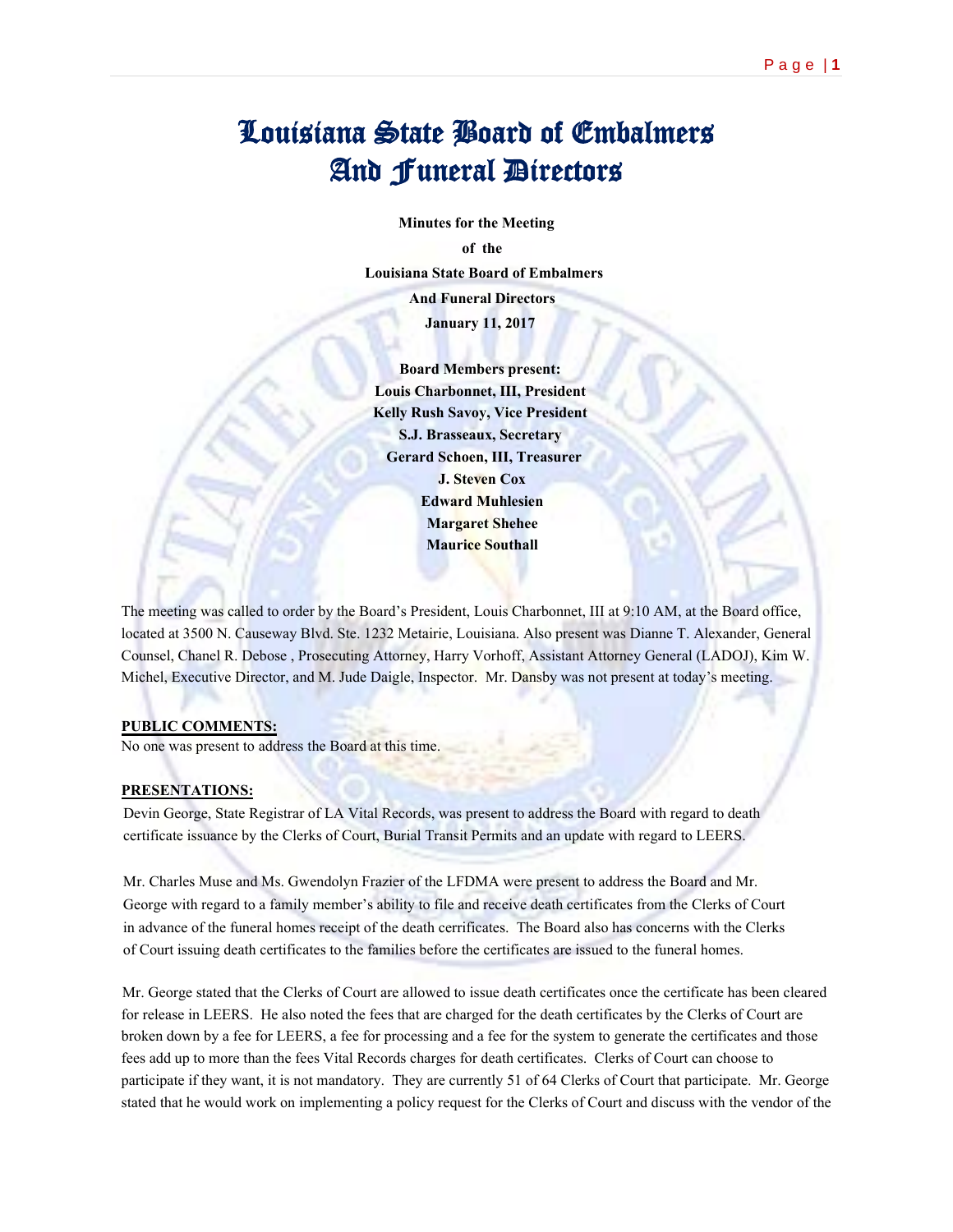LEERS system to be set up with a delay in the program in which the Clerks of Court would not be able to process the death certificates for a period of time. Mr. Muse requested that Mr. George take into consideration the possible time frame of twelve months from the date of registry by the funeral homes.

Statistics regarding the information from the burial transit permits were discussed to see if that information could be requested and/or published upon the Vital Records website. Mr. George stated that the information is readily available upon request.

Mr. George noted that LEERS began in July of 2012 and there are currently 92% of Doctors registered with LEERS. Mr. George also stated that they are still working on the font size for the typing and that they are still working on reaching 100% of the doctors to be registered with LEERS. Mr. George also noted that funeral homes would soon be able to order death certificates online directly from LEERS.

## **COMPLIANCE HEARING and/or ADMISSION AND CONSENT**

There were no hearings scheduled for today's meeting.

For informational purposes only, Act/SB 179 Crime and Punishment which Prohibits the trafficking in human remains was discussed briefly.

For information purposes only, a discussion ensued with regard to the Attorney General's Opinion 16-0170 which states that meetings of the Board's designated committees must follow the open meetings law.

For informational purposes only, a brief discussion by Ms. Michel with regard to the U.S. Department of Labor's Equal Employment Opportunity regulations involving apprenticeships.

Ms. Michel presented the Board with a notice from the Louisiana Department of Children and Family Services, Child Support Enforcement Section with regard to Charles Gayden and Gayden Funeral Home, Jena in order for his licenses to be suspended until he has complied with the order issued to him by the LDCFS-CSES. The Board has thirty days in which to comply with the suspension order for Mr. Gayden's professional license for his individual and business establishment.

A temporary license application submitted for approval was presented to the Board due to the individual's license having been issued in December 2016.

Motion was made by Mr. Muhleisen, seconded by Mr. Schoen and passed that the individual will need to either wait until the license has been practiced on for one year or begin an internship at a Louisiana licensed establishment in order to receive their Louisiana license.

The Board was presented with a listing of the licenses that were not renewed on or before December 31, 2016. It was noted that 26 funeral directors, 56 embalmers and 17 funeral establishments had failed to renew by the expiration date of December 31, 2016.

Ms. Michel stated that the license renewals were reconciled on the day the office opened after the holidays which was January 3, 2017. The final list of non renewed licenses were not compiled until the following day. Ms. Michel stated that once she was supplied with the funeral establishment list of non renewals, she immediately created an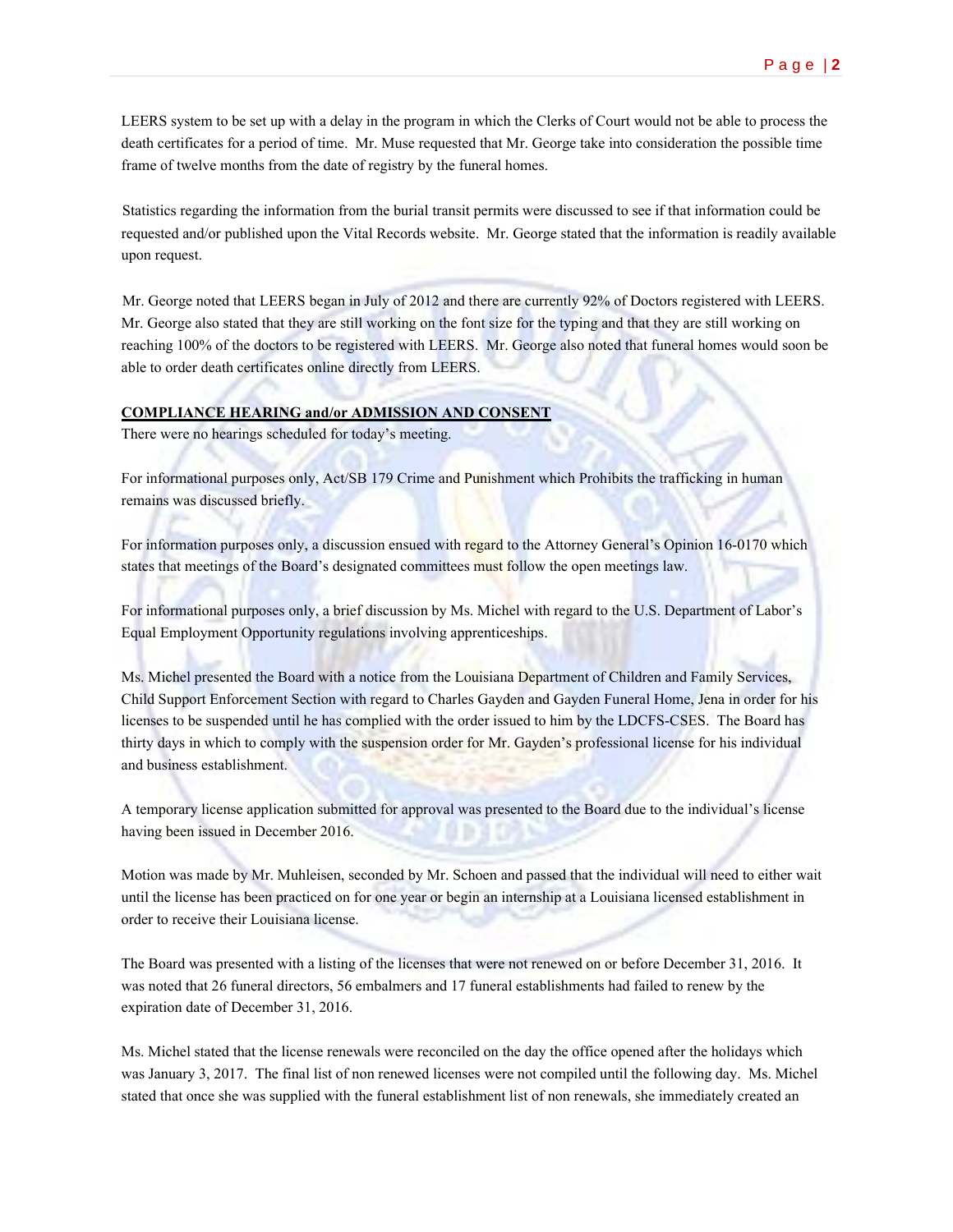"Urgent Fax" stating the delinquency, allowing new applications and fees to be submitted by Friday, January 6, 2017 with an extended date of January 31, 2017 for inspections to be completed and submitted. The list of delinquent funeral establishments are; Brannum Funeral Homes, (364 and 2135), manager Karen Teamer, Capital Funeral Home (540), Manager Ivy Ross, Community Funeral Home (2880), manager Clyde McGuire, Delhomme Funeral Homes (488, 1058, 584, and 2540), manager Duanne Delhomme, Hixson Brothers, LLC (256, 798, 233, and 682), manager Joel Swisher, Kramer Funeral Homes (254, 2428, and 2442), manager Graham Kramer, and Natchitoches Funeral Home (2839 and 2452), manager Edward Ward, Jr. Ms. Michel noted that all of the funeral homes have complied with the new application and fees being received by Friday, January 6, 2017.

Duanne Delhomme, owner of Delhomme Funeral Homes, was present to address the Board regarding his establishment licenses being delinquent and to oppose the requirement of reinstating as well as to speak on behalf of the other establishments that were listed. Also present was Graham Krammer, owner of Kramer Funeral Homes and Karen Teamer, owner of Brannum Funeral Homes, to address the Board as well regarding the delinquency of those licenses and their opposition to the reinstatement process. Mr. Delhomme stated that his renewals had been mailed on December 20, Mr. Kramer's were mailed on December 28 and Ms. Teamer's were placed in an envelope with the wrong address. Mr. Delhomme's and Mr. Kramer's employee's individual licenses had been mailed under separate cover but had been received and processed timely. Mr. Delhomme noted in his letter to the Board dated January 9, 2017, that "there is one common denominator, the U.S. Postal Service. All Funeral Homes either through Certified Return Receipt or General Mail used the U.S. Postal Service and to this point all mail has been lost."

A discussion ensued with regard to the regulations outlined within the Statues and the Rules. Ms. Michel provided a listing of delinquencies dating back to the year 2006 which reflected all funeral establishments that were delinquent during each year and reinstatement of same. Ms. Michel also noted that there were no exceptions made with regard to delinquent establishment licenses even after Hurricane Katrina which was the 2006 renewal period. Ms. Michel stated that the Board cannot be held responsible for mail not being received and/or lost.

Mr. Delhomme requested that the Board take this matter under consideration.

The Board's Chair, Mr. Charbonnet, advised Mr. Delhomme that the Board would further discuss the matter during Executive Session with the Board's General Counsel, Ms. Alexander and the Assistant Attorney General for the Board, Mr. Vorhoff.

70 e 3 DS 4

#### **BOARD/STAFF ISSUES**

#### **A. Executive Director's report by Kim W.Michel**

Motion was made by Mr. Cox, seconded by Ms. Shehee and unanimously passed to accept the Executive Director's report as presented.

Ms. Michel stated that she had received an email from Mr. Dansby, Consumer Representative, of his decision to resign from this Board.

For the Record, Ms. Michel's report outlined the previous month's Conference exam report of pass and fail rate. The Conference report's personal information was redacted.

Ms. Michel also noted that since the last Board meeting on December 7, 2016, she was unable to complete the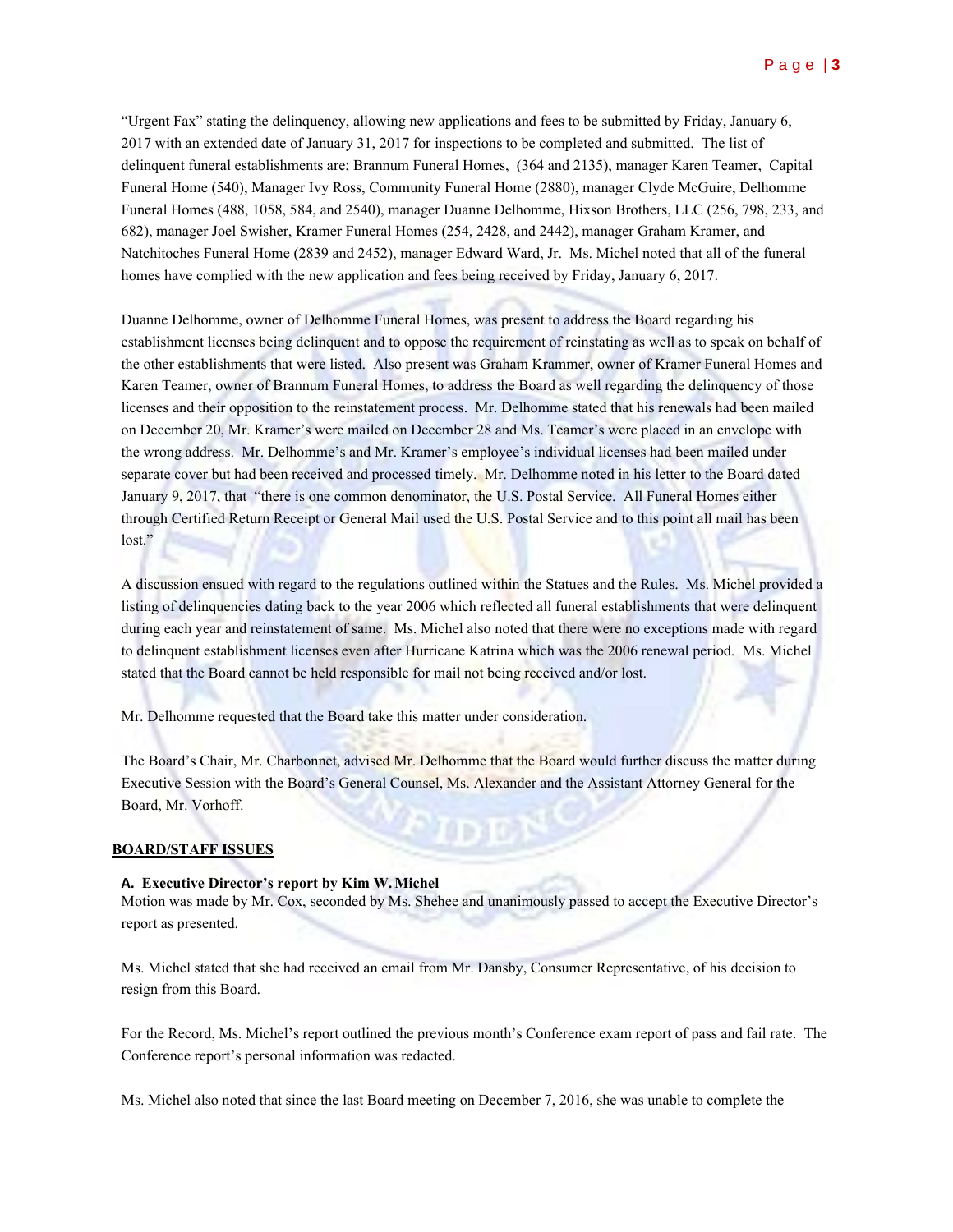resolutions for the deceased licensees as requested and that those documents will be completed for the next scheduled meeting.

#### **B. General Counsel's complaint report by Dianne T. Alexander**

Since the Complaint Review Committee was unable to meet before today's meeting, there was no report to present.

#### **C. Inspector's report by M. JudeDaigle**

Motion was made by Mr. Schoen, seconded by Mr. Southall and unanimously passed to accept the Inspector's report as presented.

### **MINUTES**

Motion was made by Ms. Shehee, seconded by Mr. Southall and unanimously passed to accept the minutes of the meeting for December 7, 2016.

## **FINANCIAL**

Financial Report and Budget update Fiscal 2015/2016 and 2016/2017 Motion was made by Mr. Brasseaux, seconded by Mr. Schoen and unanimously passed to accept the financial report and budget update for fiscal 2015/2016 and 2016/2017.

## **CORRESPONDENCE**

Patrick Gros was present to address the Board regarding the reinstatement of his E2150 license.

A motion was made by Mr. Brasseaux, seconded by Mr. Southall and unanimously passed that Mr. Gros will be able to reinstate his E2150 license after all fees have been paid with regard to the application and reinstatement, that he serve an internship for six months and that he successfully pass the Louisiana Rules and Regulations exam and once these terms have been satisfied, Mr. Gros will be able to reinstate his license.

Temporary licensees requesting their LAlicense:

a. Lataya Johnson, T/L 0490, who holds Mississippi license 9473, currently employed with Richardson Funeral Home, Clinton;

b. Hailey Bryan, T/L 0493, who holds Florida license F070357, currently employed with Cox Funeral Home, Oak Grove;

It was noted by Ms. Michel that Ms. Bryan's requirements have not yet been met as the expiration date for her temporary license approaches. Ms. Michel suggested that should Ms. Bryan meet the requirements by the expiration of her time then her license can be issued, but should Ms. Bryan not have the requirements completed by that time then Ms. Bryan will need to apply for another temporary license in order to extend the time for her to have these requirements completed.

Motion was made by Ms. Shehee, seconded by Mr. Southall and unanimously passed that the Ms. Johnson be issued her Louisiana license and that Ms. Bryan be issued her Louisiana license once her requirements have been completed.

## **EXECUTIVE SESSION**

Motion was made by Mr. Brasseaux, seconded by Mr. Schoen and unanimously passed that the Board move into Executive Session at 11:15 AM.